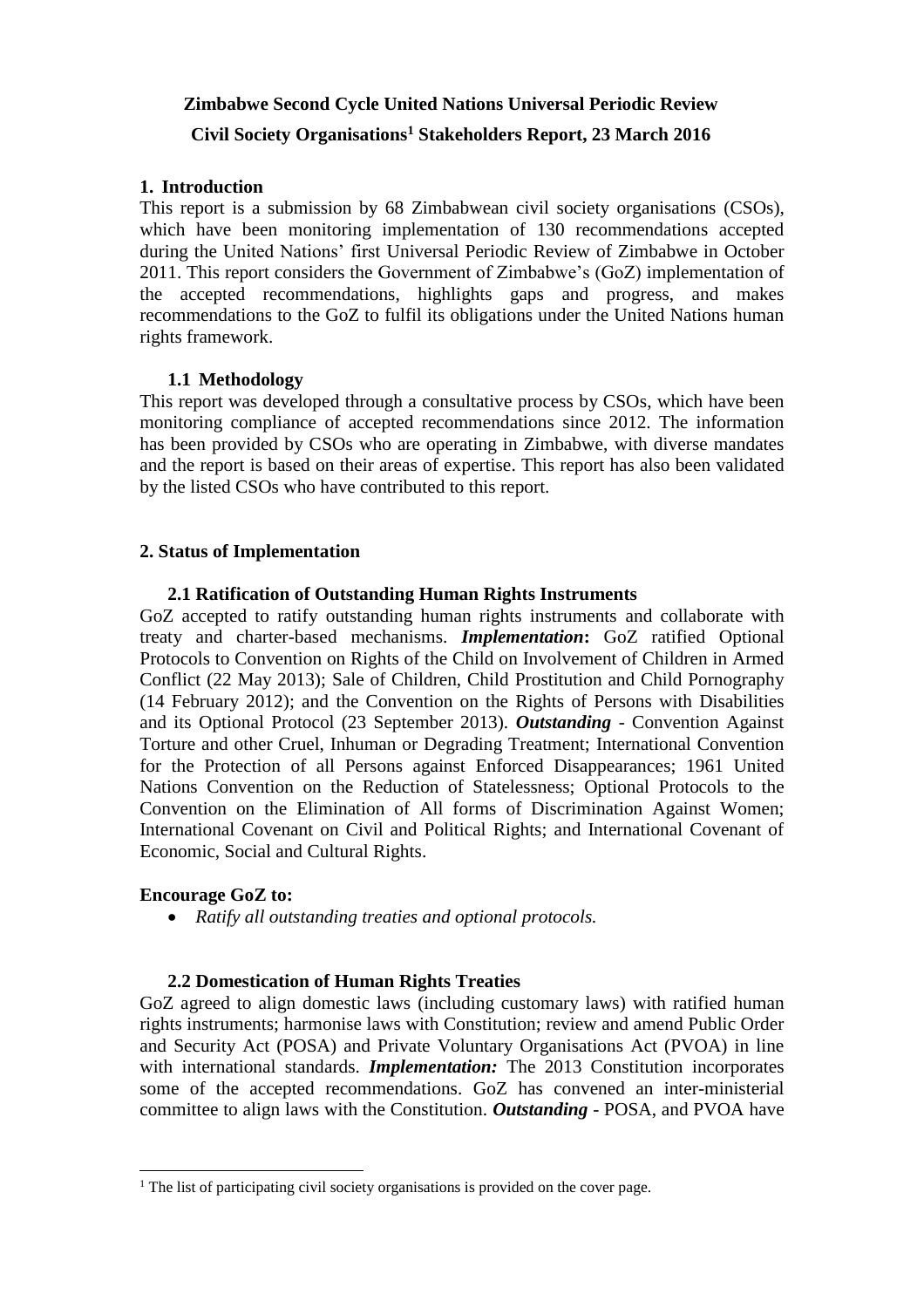not yet repealed or amended and some provisions continue to be selectively applied against human rights defenders (HRDs).

### **Encourage GoZ to:**

- *Pending harmonisation of PVOA with the Constitution, not selectively apply provisions affecting operations of CSOs and repeal POSA;*
- *Pending harmonisation of Criminal Law (Codification and Reform) Act, Access to Information and Protection of Privacy Act (AIPPA) with Constitution, remove restrictions on freedom of assembly and expression;*
- *Expedite harmonisation of all existing laws with the Bill of Rights in the Constitution.*

#### **2.3 Creating/Strengthening Independent Institutions**

GoZ committed to strengthen constitutional media, human rights and anti-corruption institutions, ensuring the law operationalising the Zimbabwe Human Rights Commission complies with Paris Principles. *Implementation*: Constitution provides for 'Independent Commissions Supporting Democracy' that include the Zimbabwe Electoral Commission (ZEC), the Zimbabwe Human Rights Commission (ZHRC), the Zimbabwe Gender Commission (ZGC), the Zimbabwe Media Commission (ZMC), the Zimbabwe Anti-Corruption Commission (ZACC), and the National Peace and Reconciliation Commission (NPRC). The ZHRC, ZEC and ZMC have functional secretariats. *Challenges -* The ZGC and NPRC are not operational and ZACC does not have adequate funding or technical capacity. The ZHRC is not adequately funded and receives funding from Ministry of Justice, contrary to the Paris Principles.

#### **Encourage GoZ to:**

- *Ensure adequate funding and resources for all Constitutional Commissions and guarantee their independence and effectiveness;*
- *Operationalise the NPRC and ZGC according to provisions of the Constitution.*

#### **2.4 National Healing and Reconciliation**

Zimbabwe committed to ensure the Organ on National Healing and Reconciliation and Integration (ONHRI) fully implemented its mandate. *Implementation*: ONHRI remained symbolic without a clear policy. The 2013 Constitution now provides for establishment of a National Peace and Reconciliation Commission (NPRC) to pursue the healing and reconciliation agenda. *Challenges* - President has appointed Commissioners of an NPRC that is not yet operational.

#### **Encourage GoZ to:**

*Ensure that the NPRC is constitutionally compliant, effective and independent in spirit, word and action.* 

#### **2.5 Freedom of Assembly and Association**

GoZ agreed to respect the right to assembly of members of non-political groups, prioritise efforts to implement domestic policies to give effect to protection of human rights, and prevent politically-motivated violence and intimidation. Also undertook to take necessary measures to investigate all allegations of human rights violations, including unlawful acts of harassment against HRDs, non-governmental organisation workers and other members of civil society, and bring perpetrators to justice.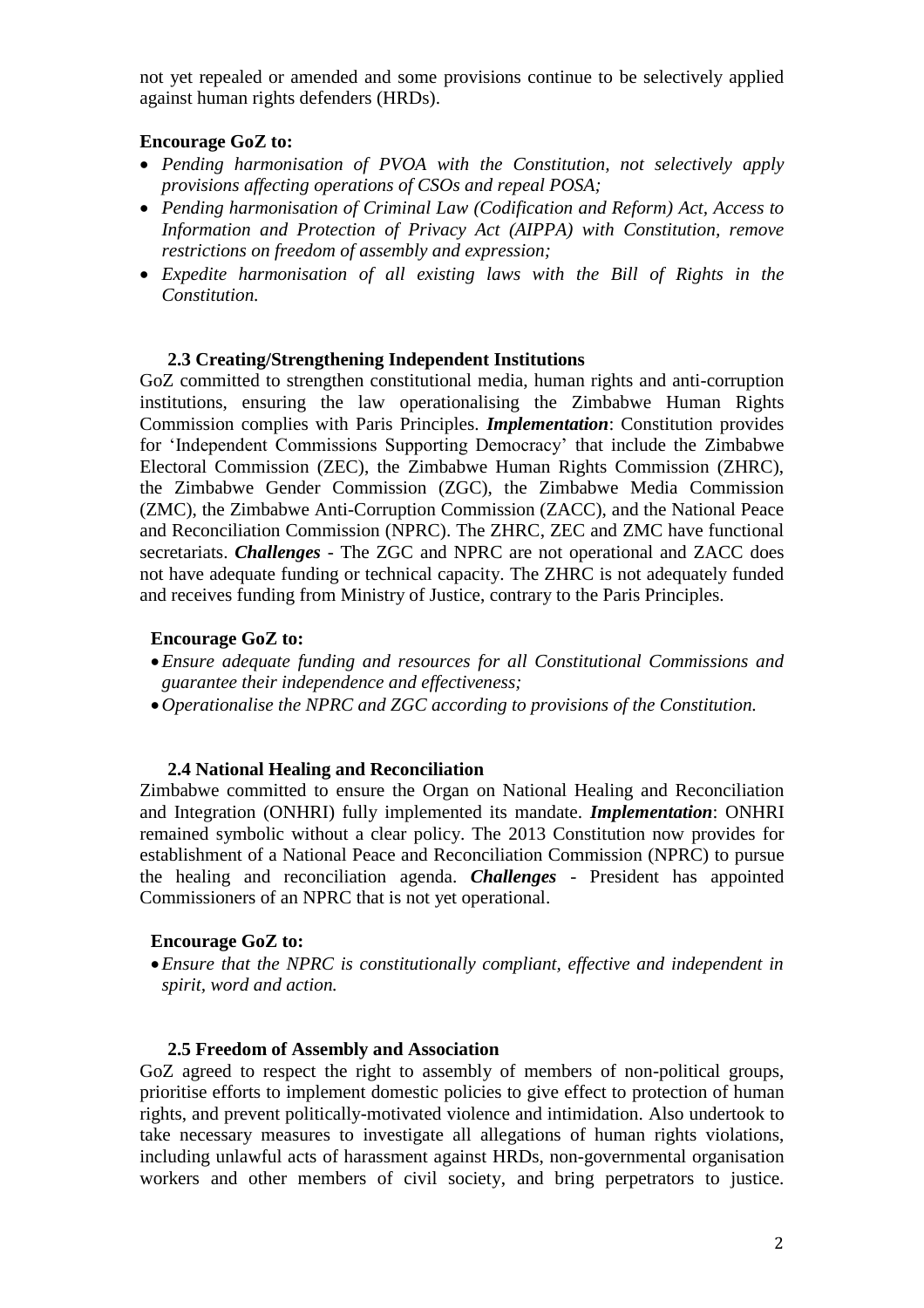*Challenges -* Covert violence affected free participation in the 2013 elections. CSOs are still required to seek police clearance or sign '*Memoranda of Understanding*' to operate at district level in some parts of the country. This is not a legal requirement. Between November 2011 and 2016, a total of 32 CSOs were targeted by state agents through raids of offices, arbitrary arrest/ detention of staff members, confiscation of property, hate speech of other forms of attack that disrupted activities. Further, some HRDs have been disappeared, including (but not limited to) Paul Chizuze and Itai Dzamara.

### **Encourage GoZ to:**

- *Fully implement provisions of United Nations Declaration on Human Rights Defenders, investigate acts of harassment of HRDs, and bring all those who perpetrate violations against HRDs to account;*
- *Reconsider the recommendation to uphold international obligations to respect the freedoms of expression, assembly, and cease arrests, harassment and detention of individuals with dissenting views;*
- *Educate law enforcement agents on the role and functions of CSOs and HRDs in a democratic society;*
- *Educate and ensure compliance of law enforcement agents on facilitating the right to peaceful protest and demonstration according to international standards;*
- *Remove extra-legal requirements such as 'Memoranda of Understanding' that hinder the work of CSOs.*

#### **2.6 Rule of law**

GoZ accepted to continue its efforts to strengthen the rule of law. *Challenges* - Selective application of the law continued against perceived supporters of opposition political parties and HRDs*.* From January 2012 to December 2015, 3629 HRDs were arrested and detained of whom 1005 were released without charge. The Prosecutor General also disregarded some court orders and only complied after censure from the Constitutional Court. Police are not investigating all cases reported to them by those with dissenting voices against government or perceived political party opposition members.

### **Encourage GoZ to:**

- *Guarantee equal protection of the law and reform state institutions;*
- *Respect the Constitution and independence of institutions supporting the rule of law such as the National Prosecuting Authority;*
- *Establish an effective independent complaints mechanism as provided in the Constitution to address complaints against the security sector.*

#### **2.7 Administration of Justice**

GoZ undertook to take all appropriate legal and administrative measures to bring justice to the people and adopt necessary measures to enhance the courts' competence and functioning in administration of justice. Agreed to train court officials in human rights. *Implementation***:** A Constitutional Court was established. The Attorney General's office is now separate from the National Prosecuting Authority. There has been some improvement in judicial appointment process of superior courts. Four courthouses were constructed in outlying areas with plans to build 30 additional courts. A victim-friendly unit was opened in Murewa. Finalisation of cases at Magistrates' and Supreme Courts has improved. *Challenges* – The Constitutional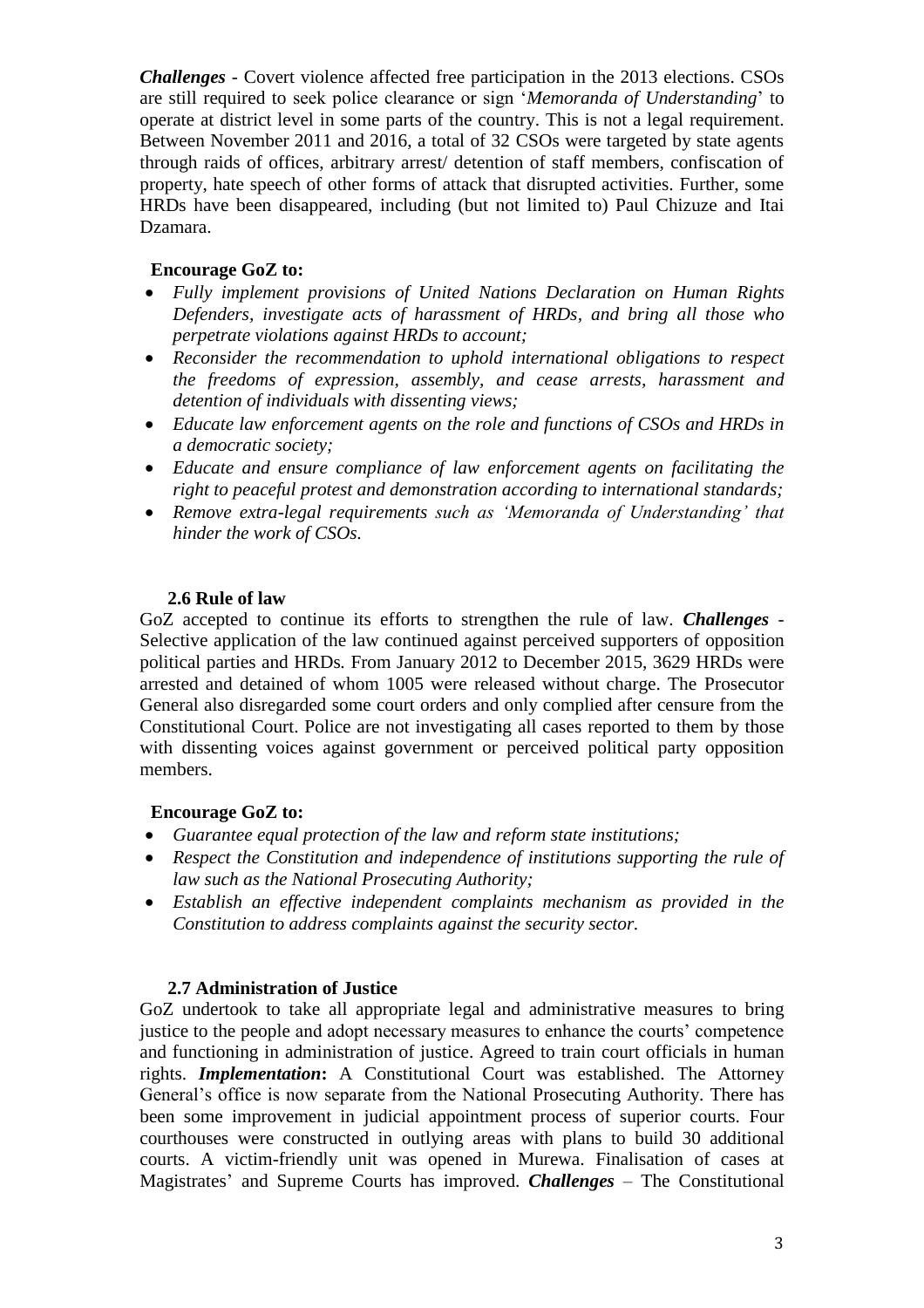Court does not have rules of procedure and there is a backlog of cases at this court, the High Court and the Labour Court. The Legal Aid Directorate has not been decentralised. It only has offices in Harare, Bulawayo, Masvingo and Mutare and remains inaccessible to indigent people requiring legal assistance. Exorbitant court fees required for processes put justice out of reach of majority of people. Some judgments have not being handed down within the 180 days as required by the Judicial Service Code of Ethics.

#### **Encourage GoZ to:**

- *Further decentralise the Legal Aid Directorate, provide adequate funding, and expedite construction of courts;*
- *Improve case management and provide adequate funds for human and material resources required in judicial system;*
- *Ensure that court officials such as interpreters are trained in all the national languages.*

#### **2.8 Prohibition of Torture**

GoZ agreed to criminalise torture and prevent all forms of torture and inhuman or degrading treatment (including prohibiting corporal punishment as a form of sentence or punishment) and ensure full accountability of perpetrators and redress and rehabilitation to victims. *Implementation:* Section 53 of the Constitution enshrines freedom from torture or cruel, inhuman or degrading treatment or punishment. *Challenges* – The culture of torture/ disappearances and impunity dating back decades has not been addressed and persists to date. Torture has not yet been criminalised. A total of 520 victims of torture received treatment, with 6 cases of death in police custody recorded between January 2012 and December 2015. At least 450 claims for damages have been filed at the courts against the Zimbabwe Republic Police and members of Defence Forces since January 2012. Some police officers have also tortured lawyers during the course of their work representing HRDs.

### **Encourage GoZ to:**

- *Ratify and domesticate the Convention against Torture, Cruel, Inhuman and Degrading Treatment and the International Convention on Protection of all Persons from Enforced Disappearances;*
- *Criminalise and prosecute all cases of torture and enforced disappearances with very high penalties;*
- *Establish a mechanism to ensure that monetary damages granted by courts in cases of torture are honoured;*
- *Enact laws and mechanisms to protect lawyers representing HRDs;*
- *Align provisions of the Police Act with the Constitution to minimise cases of torture.*

#### **2.9 Prison Conditions**

GoZ undertook to adopt necessary measures to improve conditions in prisons and other places of detention and establish an independent mechanism to monitor places of detention and prevent torture. *Challenges* - Declining economy and inadequate financial and material resources has led to further deterioration of conditions in Zimbabwean prisons. There are acute shortages of uniforms, sanitary wear and other essential items with no mechanism to monitor prisons. The Zimbabwe Human Rights Commission (ZHRC) is empowered to visit and inspect prisons, places of detention,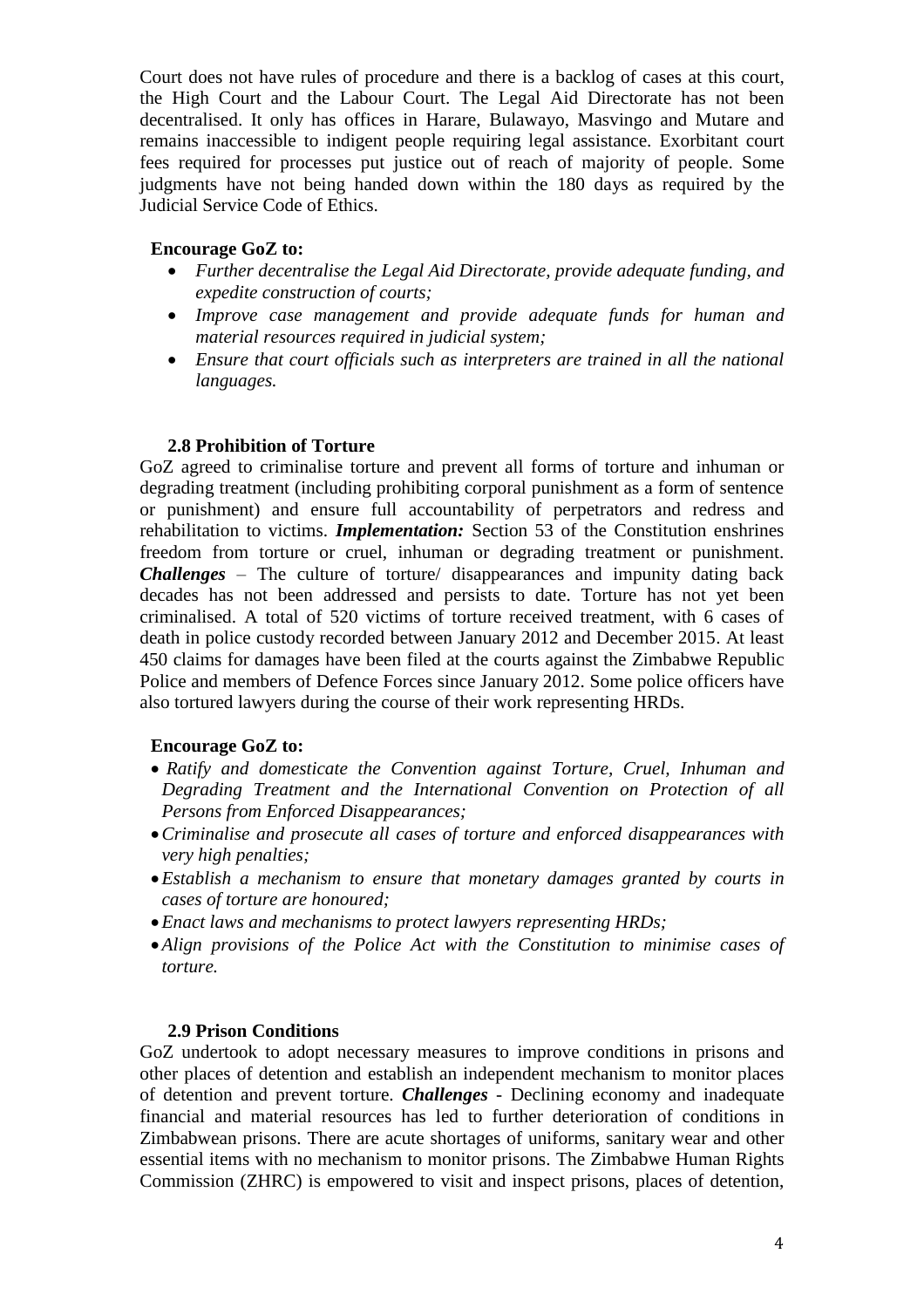including refugee camps, mental institutions, but faces resource constraints. The Prison Act has not been aligned to Constitution and there have been no consultations with CSOs to assess adequacy of proposed amendments. GoZ detains foreigners violating immigration laws indefinitely, despite overcrowding in prisons.

### **Encourage GoZ to:**

- *Provide adequate funds and adequate resources for prisons;*
- *Minimise prison population by expediting hearing and finalisation of cases;*
- *Upgrade infrastructure and amenities, and ensure they also cater for people with disabilities;*
- *Improve resources for the ZHRC to carry out its role of monitoring prisons effectively;*
- *Reconsider the complete abolition of the death penalty in Zimbabwe.*

### **2.10 Trafficking in Persons**

GoZ was encouraged to continue efforts to combat trafficking in persons and accede to the United Nations Protocol to Prevent, Suppress and Punish Trafficking in Persons. *Implementation:* GoZ acceded to the said Protocol and the President gazetted the Presidential Powers (Temporary Measures) (Trafficking in Persons Act) Regulations,<sup>2</sup> on 3 January 2014. These were eventually passed into law. *Challenges* -Trafficking of women and girls continues. Poverty - a root cause of trafficking - has not been addressed. People also continue to be trafficked through Zimbabwe to the Republic of South Africa; statistical data on trafficked persons, existence and implementation of regional and bilateral agreements with other countries is lacking. GoZ does not provide counselling services for victims of trafficking.

# **Encourage GoZ to:**

- *Provide training for improved identification and dealing with victims of trafficking by judiciary and law enforcement officials;*
- *Increase public awareness on trafficking;*
- *Raise awareness on cyber-based trafficking;*
- *Improve border security and address corruption to prevent trafficking;*
- *Systematically collect and analyse data on trafficking;*
- *Increase international, regional and bilateral cooperation with countries of origin, transit and destination and ensure trafficked women and girls have access to quality medical care, counseling and legal services.*

# **2.11 Women's Rights**

GoZ agreed to implement legislative and administrative measures to outlaw discrimination against women, promote status of women and prevent marginalisation and exclusion of women from economic, social and political spheres of society; also to strengthen representation of women in decision-making and reach quotas established by Southern Africa Development Community (SADC). *Implementation***:** The Constitution protects women's rights, outlaws discrimination on basis of gender, including under customary law. A total of 60 seats of the House of Assembly are reserved for women. *Challenges* - Reserved seats led to less women participating in elections for contested seats. Only 34% of parliamentarians are women (SADC quota is 50%). The envisaged equality has not translated to social and economic

 $\overline{a}$ <sup>2</sup> Statutory Instrument 4/2014.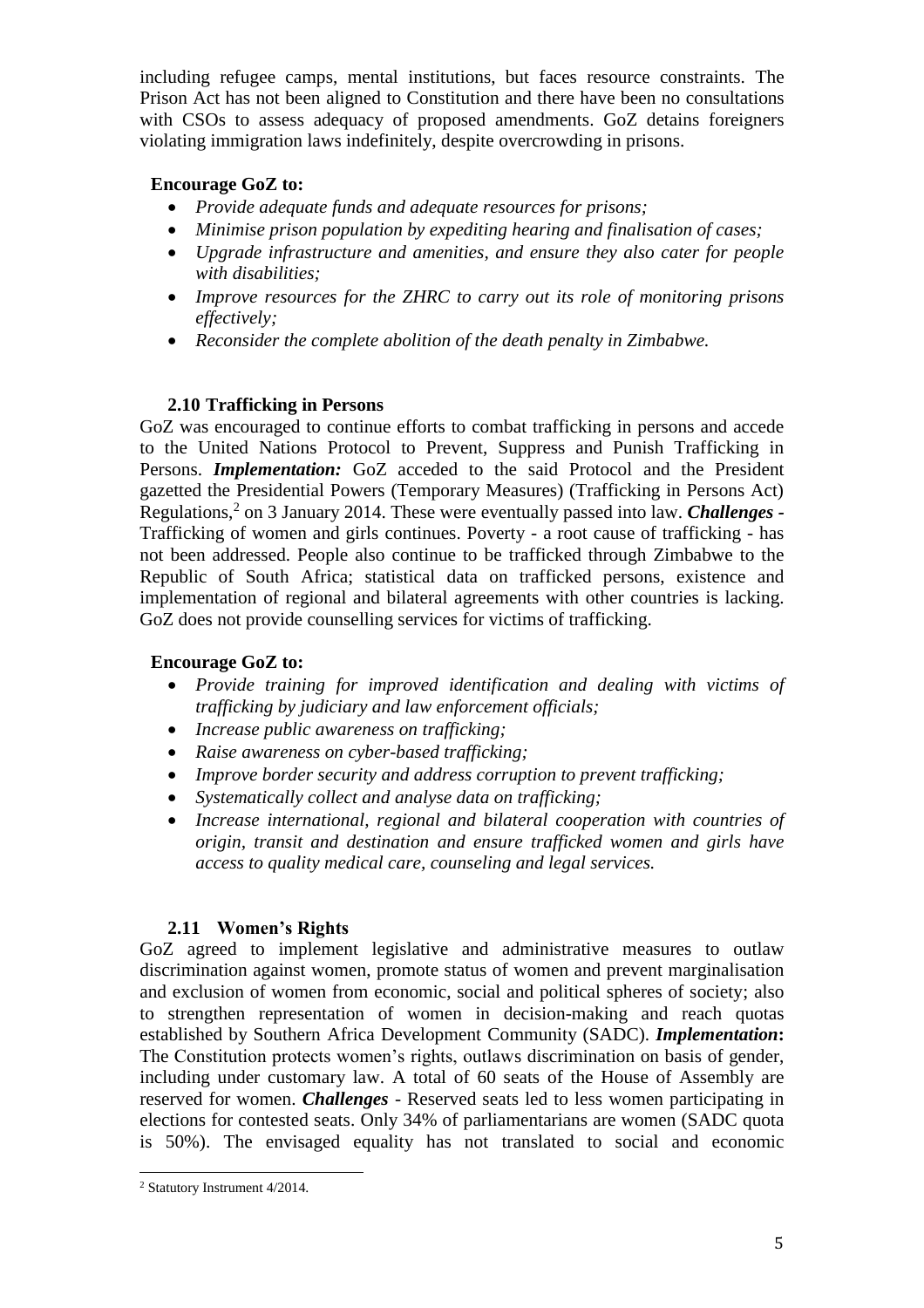empowerment of women on the ground. The Zimbabwe Agenda for Sustainable Socio-Economic Transformation (ZimASSET) does not set targets for participation of women in the economy.

#### **Encourage GoZ to:**

 *Ensure alignment of all laws with Constitution including reviews of economic and financial legislation for more participation and economic empowerment of women*.

### **2.12 Domestic Violence**

GoZ undertook to collect and analyse disaggregated data on domestic violence to better understand prevailing trends, assess effectiveness of measures in place and consolidate mechanisms to protect women against all forms of violence*. Implementation:* GoZ collates information on victims of domestic violence seeking assistance from the police. <sup>3</sup> *Challenges* -Inadequate protection mechanisms for survivors of domestic violence, with nine shelters for women experiencing violence run by one NGO. The national budget allocates inadequate funds to the Victim Friendly system within courts.

### **Encourage GoZ to:**

- *Address the root causes of domestic violence;*
- *Act against corruption and improve framework to implement the Domestic Violence Act;*
- *Provide adequate resources for implementation of the Domestic Violence Act.*

### **2.13 Children's rights**

GoZ agreed to look into the matter of orphans caught up in the battle for property within the Anglican Church and ensure that rights of those children are protected. It also undertook to address issues of school drop-out rates of children and establish a specialised juvenile justice system. The Constitutional Court ruled that child marriages violated the Constitution. *Implementation:* The Anglican Church dispute was resolved by courts and the property was returned to the legal trustees. In May 2013, the GoZ launched a pilot pre-trial diversion programme for juveniles for rehabilitative, educative and restorative support. *Challenges* - In October 2013, Matabeleland South Province reported school drop-out of 3000 children due to hunger and starvation. Birth registration continues to be a challenge for children born in Zimbabwe and child marriages are still rife.

#### **Encourage GoZ to:**

- *Find a sustainable solution to poverty and ensure children have access to food and housing;*
- *Upscale implementation of the Constitutional Court order to end child marriages;*
- *Institutionalise and expand the pre-trial diversion program;*
- *Enact legislation to address juvenile justice issues.*

 $\overline{a}$ <sup>3</sup> In 2011 and 2012 the Zimbabwe Republic Police received reports of domestic violence totalling 21894.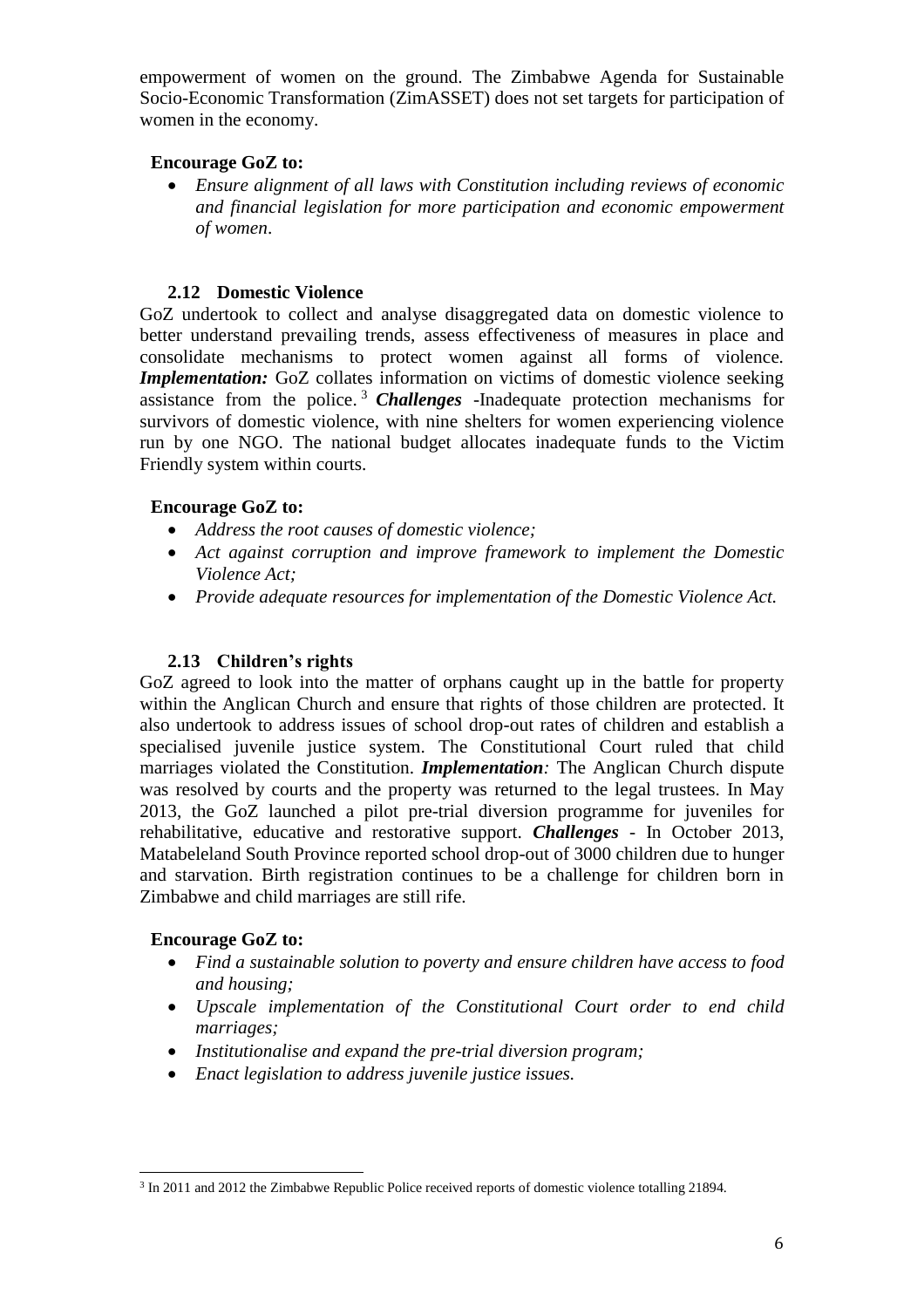#### **2.14 Global Political Agreement**

GoZ agreed to implement fully provisions of the Global Political Agreement (GPA) and support the constitution-making process. *Implementation*: Implementation of GPA was outstanding up to 2013 elections. A new Constitution was adopted in 2013.

### **Encourage GoZ to:**

 *Fully implement all provisions of the new Constitution, including speedy alignment of laws.*

### **2.15 Elections**

GoZ was encouraged to take immediate steps to reform electoral processes and legislation in line with international standards and address concerns on independence of the Zimbabwe Electoral Commission (ZEC) and accuracy of the voters' roll. GoZ agreed to investigate all credible allegations of torture, arbitrary detentions and enforced disappearances during 2008 elections. *Challenges* – Outcome of 31 July 2013 elections was contested, as recommendations on ZEC were not implemented. There was no official investigation of the 2008 human rights violations. Harassment and intimidation of perceived opposition party supporters, CSOs and HRDs continued. Independence of ZEC and management of voter registration, compilation of voters' rolls remained compromised due to involvement of Registrar General of Voters. HRDs with authority from ZEC to conduct voter education were arrested. Coverage by the public broadcaster favoured one political party (ZANU PF). Election Day 2013 was peaceful, but with unusually high numbers of assisted voters, despite the country's high literacy rates. Violence was experienced during the 10 June 2015 by-elections in Hurungwe West constituency. From January 2012 to December 2015, 542 victims of politically motivated assaults received medical treatment and 23107 politically motivated violence incidents were documented. Hate speech was prevalent in all 15 constituencies without redress. The Electoral Amendment Act and General Laws Amendment Bill do not adequately align the Electoral Act with the new Constitution.

### **Encourage GoZ to:**

- *Investigate and prosecute torture, enforced disappearances and arbitrary detention that occurred during the 2008 elections;*
- *Completely align the Electoral Act with the Constitution of Zimbabwe;*
- *Fully transfer custody of the voters' roll to ZEC and align all relevant provisions of the electoral laws;*
- *Expedite the establishment of biometric voters' roll system to enhance transparency;*
- *Guarantee equal access to the searchable electronic voters' roll by all political parties and the electorate;*
- *Prioritise adequate funding for ZEC for proper administration of electoral processes;*
- *Open up the public broadcaster and guarantee equitable access to all political parties and candidates;*
- *Create a conducive electoral environment that enables free participation in electoral processes by all citizens and political parties;*
- *Allow CSOs to formulate and implement voter education programmes to complement ZEC's efforts;*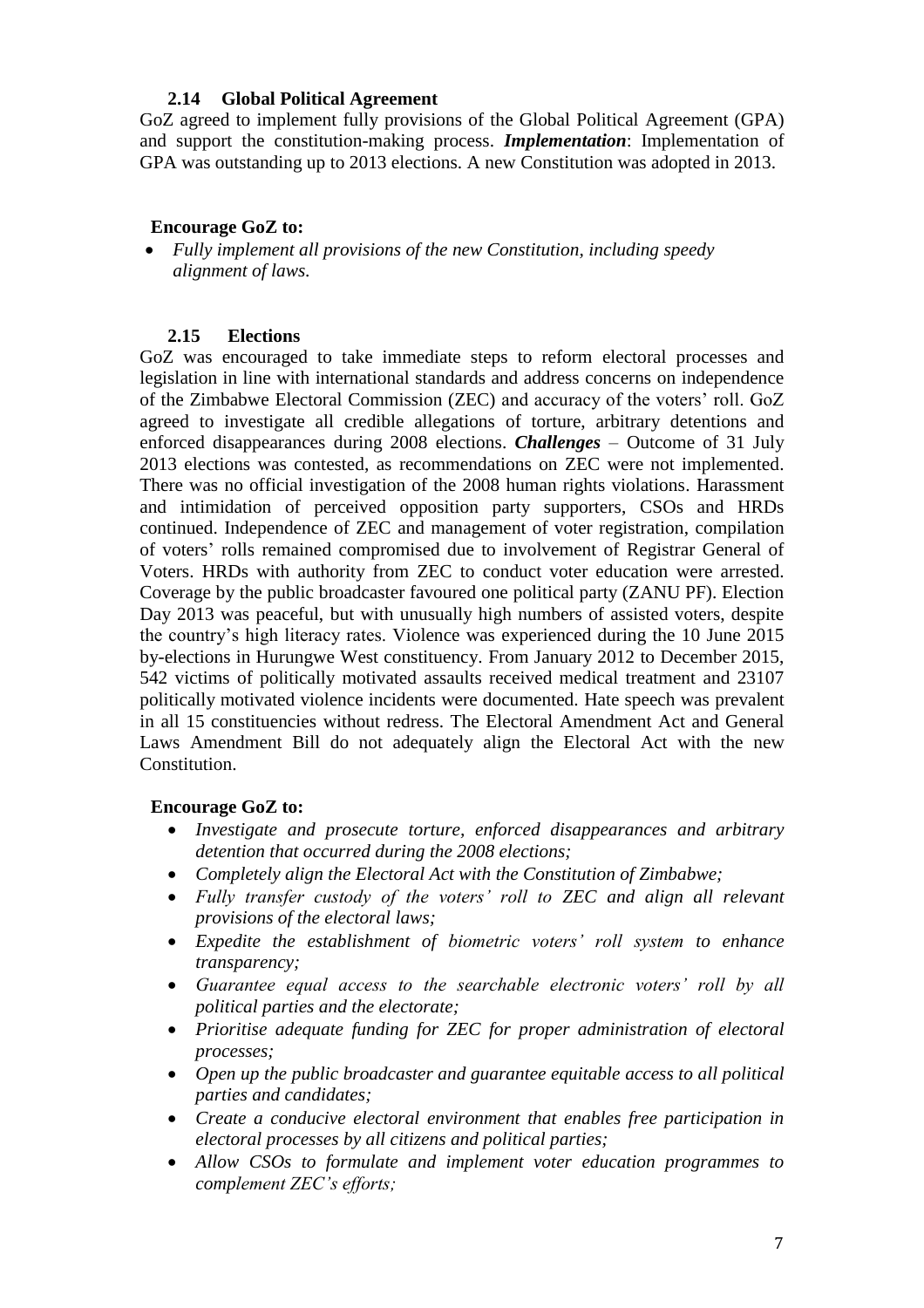*Put in place mechanisms to enable the Diaspora and prisoners to vote.*

# **2.16 Media**

GoZ agreed to improve freedom of expression, media freedoms, and ensure a more pluralist media environment. *Implementation:* Section 61 of the Constitution provides for freedom of expression and freedom of the media. The Zimbabwe Media Commission (ZMC) has registered more than 85 media organisations.<sup>4</sup> *Challenges* -Media reforms are still lacking and community radio stations have not been licensed. Hate speech continues through the public broadcaster (the Zimbabwe Broadcasting Corporation - ZBC). Many journalists have been arrested between 2012 and 2015. The Broadcasting Authority of Zimbabwe (BAZ) has selectively registered radio and television stations. There are delays in transitioning to digitisation. ZBC remains the only licensed television station, while only two other radio stations have been registered in addition to those stations operated by ZBC.

# **Encourage GoZ to:**

- *Re-establish the ZBC as an independent, representative institution that reports fairly and accurately opinions of all people;*
- *Stop harassment, arrests and selective malicious prosecution of journalists;*
- *Promote voluntary media self-regulation;*
- *Repeal restrictive provisions of the Broadcasting Services Act and Criminal Law (Codification and Reform) Act;*
- *Issue licenses to other players and prioritise community radio stations to create a truly pluralistic environment.*

# **2.17 The Right to Education**

GoZ agreed to ensure free access to education for everyone, especially girls and vulnerable children, increase budget for basic education and provide additional tuition assistance to orphans and vulnerable children. It also agreed to request necessary technical assistance in education sector such as teaching tools, technological and scientific material. *Implementation:* Section 75 of the Constitution provides for the right to basic state-funded education, and for further education to be made progressively available by the state through reasonable legislative and other measures. From 2009 - 2013, there was progress with the Education Transition Fund providing curricula review, teacher training support, textbooks and early childhood development kits, school grants, education information systems. *Challenges* - GoZ does not allocate adequate resources to support education. School infrastructure has deteriorated due to lack of maintenance, with only a third of schools considered to be in "good condition". <sup>5</sup> Schools face capacity challenges, with double-session schooling and overcrowded classrooms. <sup>6</sup> The quality of education is poor for pupils with disabilities (estimated at 300,000). Gender disparities in education exist due to lack of access to schools, and females are more likely to drop out of secondary school due to early marriages, cost of education and gender-based violence in schools.<sup>7</sup> Teachers are demotivated due to low salaries, limited resources, pressure and political

 $\overline{a}$ <sup>4</sup> *The Herald*, Monday 25 November 2013, "ZMC registers 85 media organisations"

<sup>5</sup> Millennium Development Goal 2" UNDP in Zimbabwe.

<http://www.zw.undp.org/content/zimbabwe/en/home/mdgoverview/overview/mdg2/> accessed 7 January 2016 <sup>6</sup> Goronga, Pedzisai (2014). "Teachers' and Students Perceptions of Double Session Schooling on Ordinary Level Students' Performance in Geography." The International Asian Research Journal. 2(1): 18-27.

<sup>7</sup> UNICEF Zimbabwe "Education in Emergencies and Post-Crisis Transition 2010 Report Evaluation [http://www.unicef.org/evaldatabase/files/EEPCT\\_Global\\_041511.pdf](http://www.unicef.org/evaldatabase/files/EEPCT_Global_041511.pdf) accessed 7 January 2016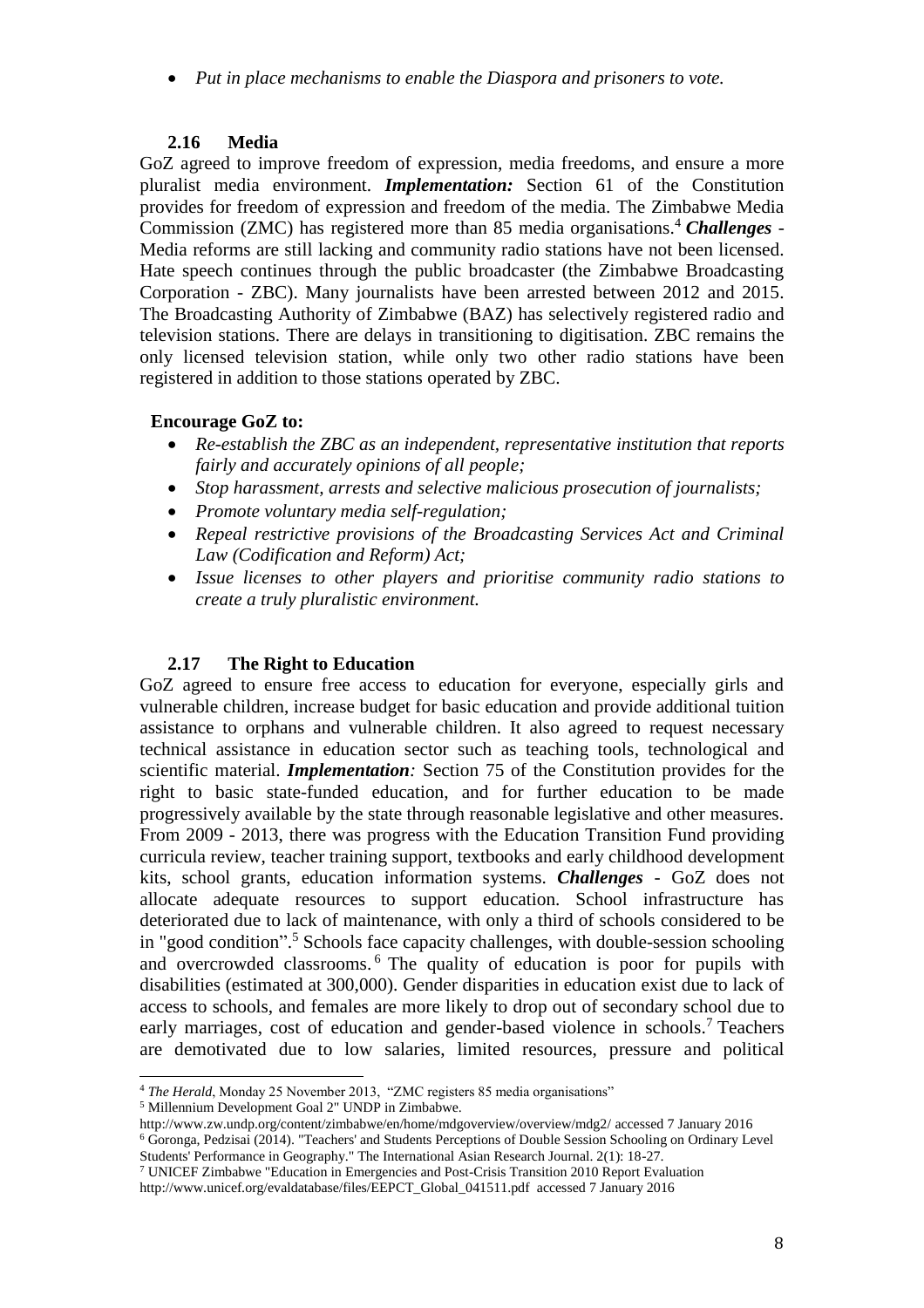harassment.<sup>8</sup> Pass rate for public examinations is poor: in 2015, pass rate for Grade 7 examinations was 41,82%; in 2014, the pass rates for Ordinary Level was 30,85%; in 2013, the overall pass rate for the November examinations was at 20,72%. Cuts to funding under GoZ's Basic Education Assistance Module (BEAM) at beginning of 2014 from \$73 million to \$15 million negatively affected many orphans and vulnerable children. By 2014, 10% of pupils aged 15 to 24 have not completed basic education due to prohibitive costs.<sup>9</sup>

### **Encourage GoZ to:**

- *Provide free and accessible basic education as guaranteed in the Constitution;*
- *Provide resources equally to all provinces;*
- *Improve conditions of service for teachers and increase their opportunities for professional development;*
- *Synchronise deployment of teachers between Ministry of Education and Civil Service Commission to cater for multiplicity of languages;*
- *Eliminate all barriers to students' access to education;*
- *Relax administrative requirements to enable people born in the 1980s with no living parents to access birth certificates required to further their education.*

### **2.18 The Right to Health**

GoZ committed to incorporate principles of the human rights framework created by the Special Rapporteur on the Human Right to Safe Drinking Water and Sanitation into Zimbabwe's national policy on domestic water supply and sanitation. GoZ also agreed to work with the international community and development partners to fight diseases through securing relevant expertise. *Implementation:* Section 77(a) of Constitution provides for the right to safe, clean and potable water. The GoZ has embarked on a process of retooling major hospitals through the purchase of essential equipment. *Challenges* - Water shortages persist in most parts of the country, with residents resorting to unsafe sources of water such as open wells, leading to water borne diseases such as typhoid. 132 people died of diarrhoea in 2014 and on average 12000 cases are recorded weekly in the country. Budget allocation for Ministry of Health was only 8% of the total budget in 2015 and 6.3% for 2016, resulting in poor service delivery at public health institutions and no improvement of dilapidated infrastructure. Health workers are demotivated: junior and middle-level doctors went on strike in 2014 and 2016, and human resources for health remain a key challenge. There is weak health information systems for data collection, analysis and interpretation.

#### **Encourage GoZ to:**

- *Invest in upgrading infrastructure to ensure all citizens are able to access clean and potable water;*
- *Upgrade primary and secondary health care infrastructure;*
- *Amend the Water Act and Zimbabwe National Water Authority Act;*
- *Increase budgetary allocation to Ministry of Health and Child Care in line with international law obligations;*
- *Reintroduce, capacitate and resource community nurses;*

<sup>8</sup> Millennium Development Goal 2" UNDP in Zimbabwe, note 10 supra

<sup>9</sup> Education and Policy Data Centre, Zimbabwe-National Education Profile,

[http://www.epdc.org/sites/default/files/documents/EPDC%20NEP\\_Zimbabwe.pdf](http://www.epdc.org/sites/default/files/documents/EPDC%20NEP_Zimbabwe.pdf) accessed 7 January 2016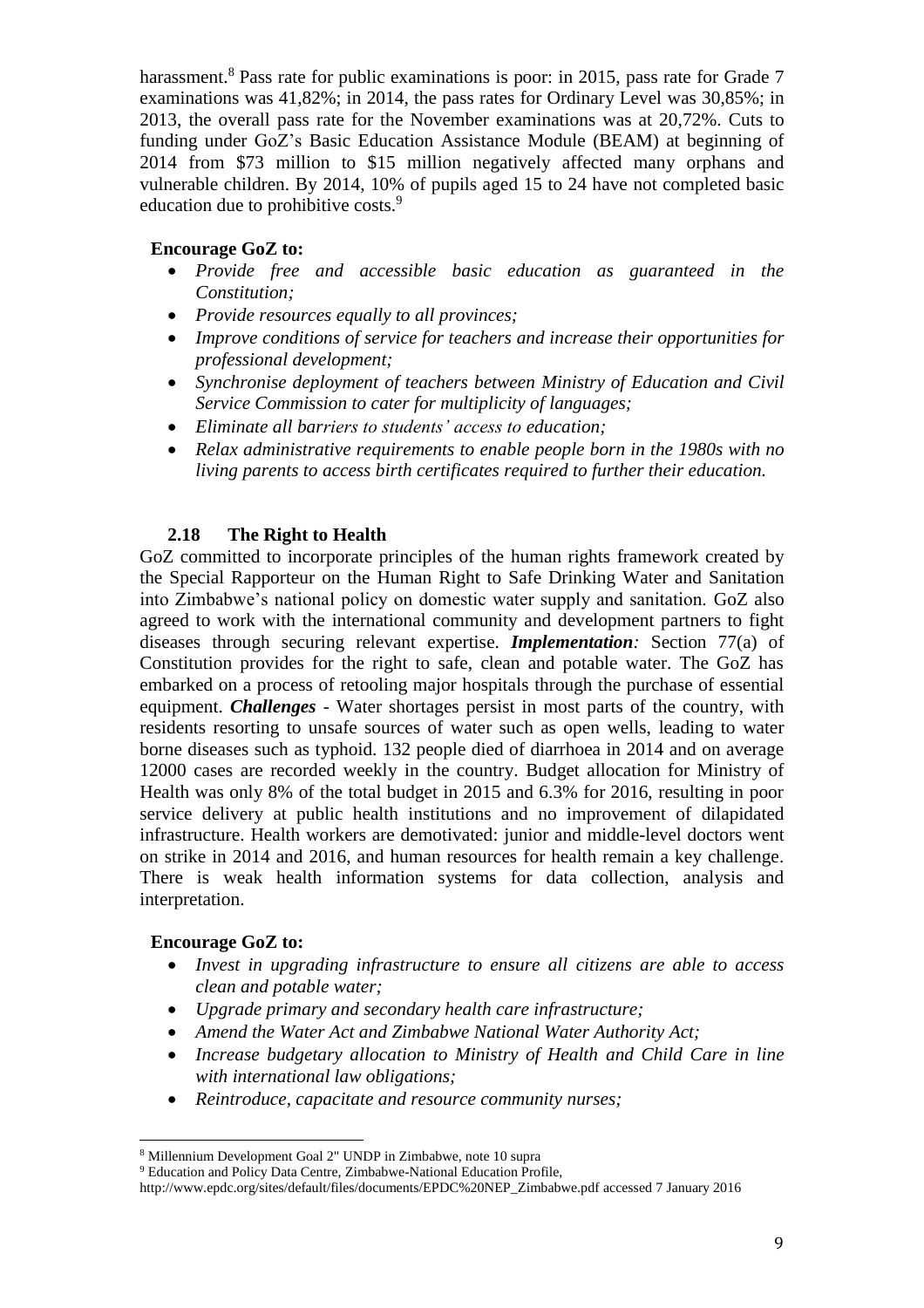- *Increase oversight of medical aid associations to prevent misappropriation of funds;*
- *Fortify porous borders to prevent the illicit flow of unsafe prescription and other drugs into Zimbabwe;*
- *Outlaw withholding of birth records at health institutions;*
- *Develop climate change sensitive policies.*

### **2.19 HIV/AIDS, Malaria and Tuberculosis**

GoZ undertook to continue efforts to reduce HIV/AIDS, Malaria and Tuberculosis with the assistance of development partners. *Implementation:* GoZ adopted the HIV Combination Prevention Strategy in 2012 to take advantage of complementary prevention interventions, including male circumcision, prevention of mother to child transmission (PMTCT), behaviour change and condom promotion. GoZ scaled up Anti-Retroviral Therapy (ART) services to reduce morbidity and mortality due to HIV and AIDS through making drugs available and accessible and offering patients Anti-Retroviral drugs (ARVs) free of charge. The self-testing initiative that government seeks to introduce is commendable. *Challenges* - Prevalence of HIV is still high (15%) and women have a higher prevalence (18%) than that of men (12%). PMTCT coverage is at 86%, with 18% of babies currently being infected by their mothers. Low paediatric ART is a cause for major concern and of an estimated 121111 children needing HIV treatment, only 38% are on treatment.<sup>10</sup> There is politicisation of information, direct discrimination and denial of medication among LGBTI community. Deliberate transmission of HIV is criminalised but ineffective and results in disproportionate prosecution of women who are more likely to know their status first due to ante-natal testing. Tuberculosis incidence has increased in Matabeleland South.

### **Encourage GoZ to:**

- *Fully implement the programmes and policies in place, continue education and awareness programmes to combat HIV/AIDS;*
- *Improve access to ARVs and health care in rural areas;*
- *Prioritise provision of ART to children;*
- *Consider repealing law criminalising the deliberate transmission of HIV;*
- *Address social issues such as poverty causing the spread of HIV/AIDs;*
- *Collaborate with neighbouring countries to ensure access to medication for people traveling;*
- *Depoliticise the National Aids Council;*
- *Effectively track and record incidences of Malaria and Tuberculosis.*

### **2.20 Maternal Mortality and Morbidity**

GoZ committed to address challenges of maternal and child mortality. *Implementation:* Section 76 of the Constitution provides for the right to access basic health-care services, including reproductive health-care services. Section 73(a) provides for the right to an environment that is not harmful to health or well-being. The Constitution states that no person may be refused emergency medical treatment in any healthcare institution. Provisions complement other laws and policies in place on maternal health and delivery of equitable health services including the multi-donor

l <sup>10</sup> Zimbabwe: Only 38% of HIV+ kids on treatment [http://www.hivsharespace.net/news/zimbabwe-only-38-hiv](http://www.hivsharespace.net/news/zimbabwe-only-38-hiv-kids-treatment)[kids-treatment](http://www.hivsharespace.net/news/zimbabwe-only-38-hiv-kids-treatment) accessed 8 January 2016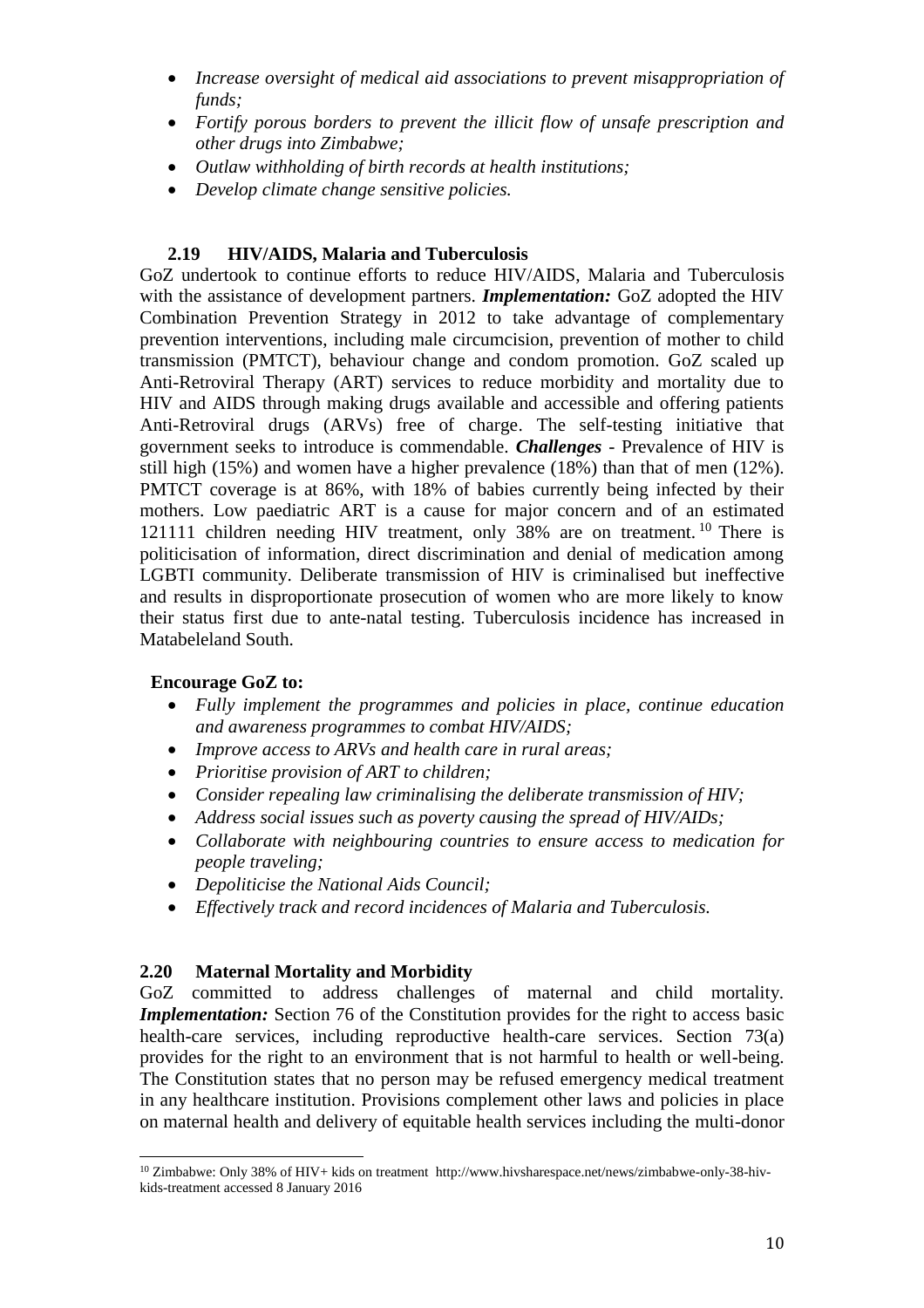Health Transition Fund (2011-2015) providing resources towards reduction of maternal mortality. *Challenges -* While a 2014 report by UNICEF suggests that Zimbabwe's maternal mortality rate has dropped to 614 per 100,000 live births from a high of 960, it remains one of the highest in the world. Zimbabwe has failed to meet its Millennium Development Goals target of 71 deaths per 100,000 live births by 2015.<sup>11</sup> Only 59% of women have access to contraceptives. The National Budget in 2013 allocated 40% less to maternal health care as compared to 2012. There was a 56% decrease in budget allocation to village health workers from 2012, yet they are critical in ensuring health care access for women.

#### **Encourage GoZ to:**

- *Resolve the barrier of user fees and ensure adequate supplies of critical maternal and new-born health and medical equipment and commodities such as blood products;*
- *Ensure that there is adequate budgetary support to ensure that the maternal mortality rate is reduced.*

### **2.21 Land and Agriculture**

GoZ undertook to continue taking steps to ensure that land is made productive. *Implementation:* GoZ issued 99-year leases to some farmers. High Court of Zimbabwe has restated that underutilised land can be taken away and reallocated.<sup>12</sup> *Challenges* - Banks do not accept the 99-year leases as collateral, and farmers especially women are unable to raise capital for farming operations. Agribank (GoZ's primary vehicle for channeling financial resources to the agricultural sector) is underfunded and facing financial challenges. Some farmers allocated land lack necessary know-how and are unable to produce and women remain largely sidelined from allocation of land. As a result, in 2014 the Zimbabwe Vulnerability Assessment Committee estimated that 2.2 million Zimbabweans will require food aid.<sup>13</sup> Distribution of food aid continues to be abused and politicised.

### **Encourage GoZ to:**

- *Rehabilitate and ensure effective use of irrigation schemes;*
- *Reconsider the recommendation to take concrete and effective measures to ensure that food, medicine and other humanitarian relief distribution at Government depots take place without reference to partisan political considerations;*
- *Guarantee security of tenure, including for rural communities;*
- *Invest and promote climate change resilience and adaptation systems;*
- *Depoliticise the allocation of productive agricultural land and incentivise productive farmers;*
- *Harmonise all laws regulating agriculture with the Constitution;*
- *Develop and national climate change mitigation and disaster management strategy;*

<sup>&</sup>lt;sup>11</sup> WHO Perspectives on Maternal Mortality in Zimbabwe: A Reflection of the Year 2014 [http://www.afro.who.int/en/zimbabwe/press-materials/item/7271-who-perspectives-on-maternal-mortality-in](http://www.afro.who.int/en/zimbabwe/press-materials/item/7271-who-perspectives-on-maternal-mortality-in-zimbabwe-a-reflection-of-the-year-2014.html)[zimbabwe-a-reflection-of-the-year-2014.html](http://www.afro.who.int/en/zimbabwe/press-materials/item/7271-who-perspectives-on-maternal-mortality-in-zimbabwe-a-reflection-of-the-year-2014.html) accessed 8 January 2016

<sup>&</sup>lt;sup>12</sup> Land Beneficiaries must produce [https://www.dailynews.co.zw/articles/2014/03/12/land-beneficiaries-must](https://www.dailynews.co.zw/articles/2014/03/12/land-beneficiaries-must-produce)[produce](https://www.dailynews.co.zw/articles/2014/03/12/land-beneficiaries-must-produce) accessed 8 January 2016

<sup>13</sup> Zimbabwe Livelihood Assessment

[http://reliefweb.int/sites/reliefweb.int/files/resources/ZimVAC%20Rural%20Livelihood%20Assessment%202014.](http://reliefweb.int/sites/reliefweb.int/files/resources/ZimVAC%20Rural%20Livelihood%20Assessment%202014.pdf) [pdf](http://reliefweb.int/sites/reliefweb.int/files/resources/ZimVAC%20Rural%20Livelihood%20Assessment%202014.pdf) accessed 8 January 2016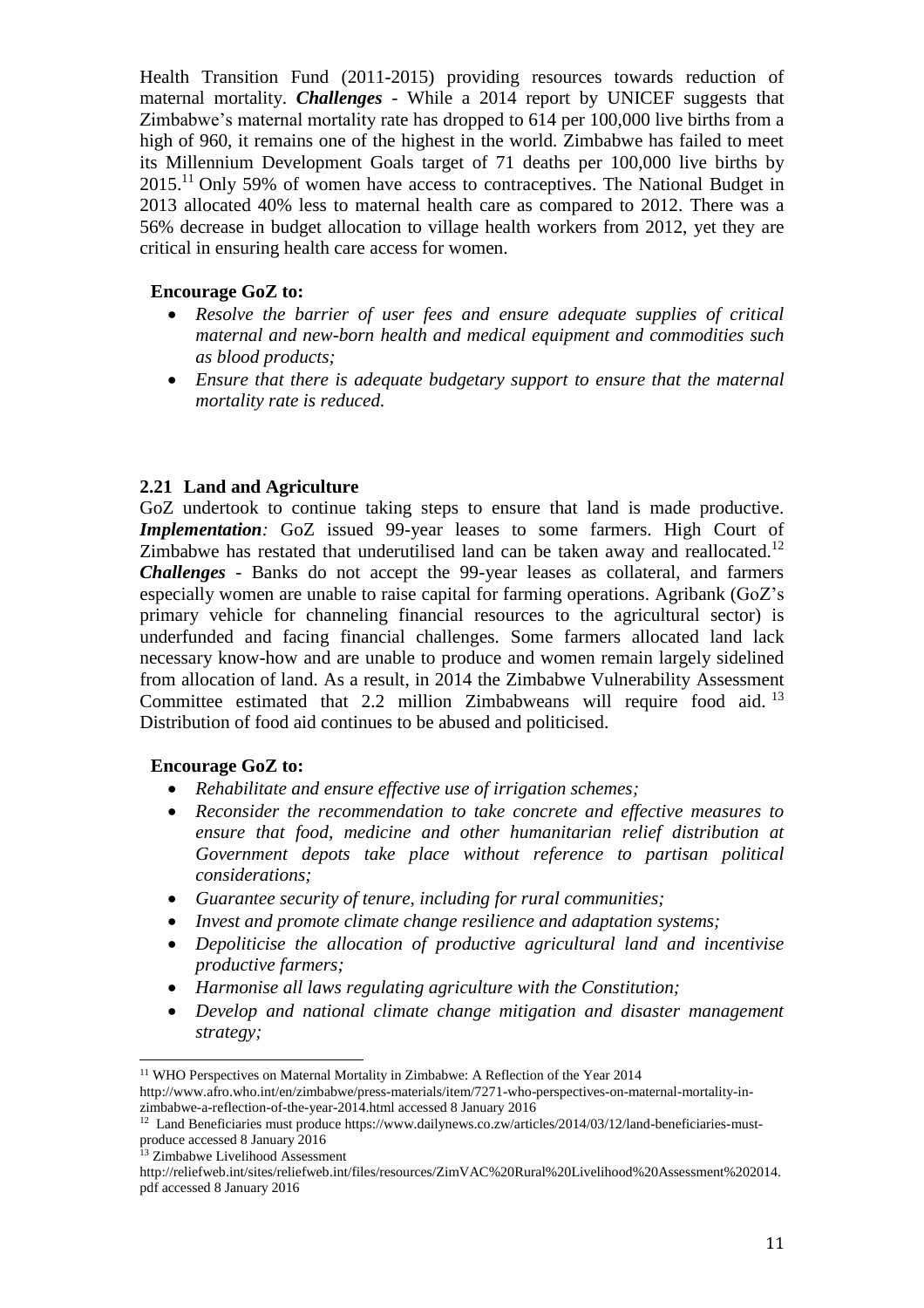*Constitute and operationalise the Lands Commission as provided in the Constitution.*

### **2.22 Mining**

GoZ made a commitment to take concrete steps to comply fully with the minimum standards of the Kimberly Process and create stronger mechanisms to ensure greater revenue transparency from diamond mining. *Challenges -* All rights to minerals are vested in the President. The Mining Affairs Board and the Mines and Mining Development Ministry review license applications and the President approves them. Major companies often negotiate contract terms directly with the government, and industry representatives (including officials of state-owned companies) sit on the Mining Affairs Board, compromising its independence. National law requires that licensing decisions be made in the "national interest". The "national interest" clause has been used to frustrate normal bidding process and award mining licenses in an opaque manner. The Mines and Minerals Act does not permit adequate public participation in the granting of prospecting licenses and mining permits. It lacks transparency and accountability.<sup>14</sup>

### **Encourage GoZ to:**

- *Finalise implementation of the diamond policy;*
- *Enact a Diamond Act to reassert transparent state control and, define the framework of compensation for communities displaced by mining;*
- *Reconsider recommendations to create stronger mechanisms to ensure greater revenue transparency from diamond (and other natural resource) mining, demilitarise the diamond industry, and thoroughly investigate cases of beatings, abuse and other reported violations by government and security services, particularly in the Marange diamond mining area;*
- *Join the Extractive Industries Transparency Initiative to foster transparency in the mining sector;*
- *Benefit local communities through infrastructure development;*
- *Increase transparency and accounting on community ownership schemes;*
- *Devolve administration of mineral resources for local communities to benefit;*
- *Improve the capacity of the Environmental Management Agency to effectively monitor compliance with environmental standards and mining.*

### **2.23 Economic, Social and Cultural Rights**

GoZ agreed to consider how the riches of the country can best contribute to enjoyment of the citizens and continue with measures to enable a conducive environment for economic, social and cultural rights, especially in areas of education, health, social security and the care of disabled, implementation of Millennium Development Goals and reducing poverty. GoZ undertook to implement further policies to support food production, such as farm insurance, access to credit and purchase of food by the Government to ensure a stable market for family farmers, and implement school meals programmes and link them to local food production.

<sup>14</sup> Mines and Minerals Act

[http://www.osall.org.za/docs/2011/03/Zimbabwe\\_Mines\\_and\\_Minerals\\_Act\\_Chap\\_21\\_05.pdf](http://www.osall.org.za/docs/2011/03/Zimbabwe_Mines_and_Minerals_Act_Chap_21_05.pdf) accessed 8 January 2016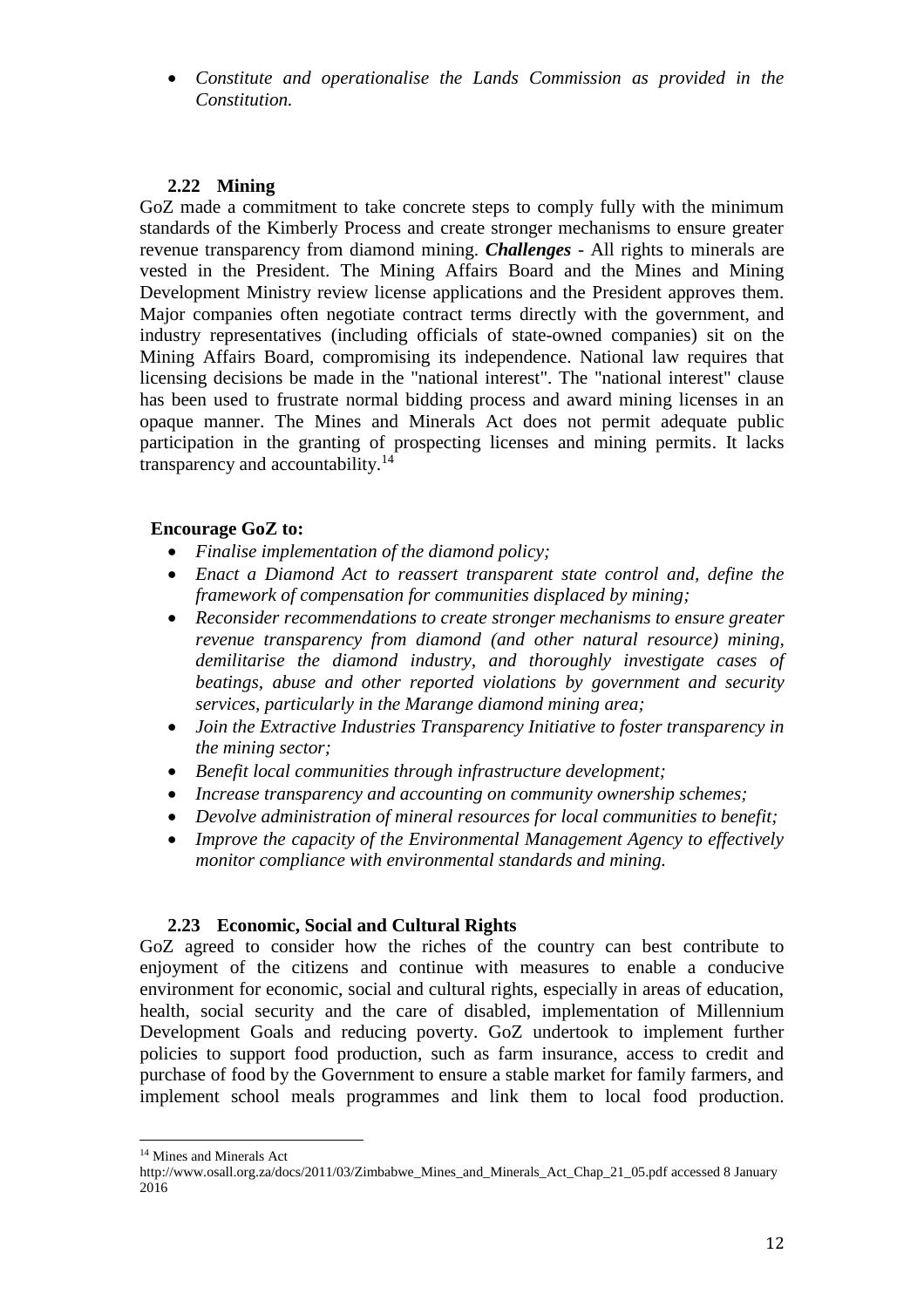*Implementation*: The 2013 Constitution entrenches the rights to education, health care, food and water and freedom from arbitrary eviction.<sup>15</sup> *Challenges -* The GoZ has however failed to uphold its obligations of protecting citizens from arbitrary evictions. Since 2013 hundreds of homes were demolished rendering thousands of people homeless. GoZ has also failed to stimulate economic growth by obtaining foreign direct investment, with growth falling from 8.7% from 2009-2012, to 4.5% in 2013, 3.2% in 2014, 1.5% in 2015 and projections of 3.4% or less in 2016 - well below potential.<sup>16</sup> The manufacturing sector has seen a huge drop in activity between 2011 and 2014, and at least 4610 companies closed down, resulting in a loss of 55443 jobs, <sup>17</sup> leading to growth of informal sector, and 94.5% of the 6.3 million people defined as "employed" are working in the informal sector. The largest number (4,16 million) comprises smallholder farmers in communal agriculture, followed by 615000 in trade and commerce. The informalisation of the economy has created a battleground for control of informal traders by political actors, increasing political patronage and discrimination in allocation of operating spaces for informal traders.<sup>18</sup> As of 2014, 169000 children in Zimbabwe considered to be engaged in child labour.<sup>19</sup> 90% of child labourers work in agriculture, forestry or fishing, and 7 out of 10 work more than 49 hours per week. The majority of child labourers are found in rural areas.<sup>20</sup>

#### **Encourage GoZ to:**

- *Create a conducive environment for economic growth, job creation and deliver on national economic policies;*
- *Uphold its responsibility to provide housing for its citizens, and regularise illegal settlements;*
- *Strive for policy consistency in order to draw investors;*
- *Ensure transparency in the allocation of trading spaces to informal traders;*
- *Harmonise subsidiary laws with the Constitution;*
- *Develop a comprehensive food security policy;*
- *Uphold social dialogue between stakeholders in labour.*

#### **2.24 Cooperation with Human Rights Mechanisms**

GoZ was encouraged to cooperate with all human rights mechanisms and issue a standing invitation to all United Nations Special Procedures mandate holders. *Implementation*: In May 2012, the GoZ invited the United Nations High Commissioner for Human Rights for a five-day visit to assess the human rights situation in Zimbabwe. *Challenges –* GoZ refused or neglected to respond to reminders for requests for country visits sent by several Special Rapporteurs (SRs) such as SR on Freedom of Association and Assembly, SR on Violence Against Women, SR on the Independence of Judges and Lawyers, SR on Torture, SR on Adequate Housing, the Working Group on Enforced or Involuntary Disappearances,

<sup>15</sup> Sections 72-78 of the Constitution of Zimbabwe.

<sup>16</sup> World Bank, Zimbabwe Overvie[w http://www.worldbank.org/en/country/zimbabwe/overview](http://www.worldbank.org/en/country/zimbabwe/overview) accessed 8 January 2016

<sup>17</sup> 2015 Budget Statement<http://www.zimtreasury.gov.zw/203-2015-national-budget> accessed 8 January 2016 <sup>18</sup> The Standard*, Informal sector: New theatre of power struggles*

<http://www.thestandard.co.zw/2015/07/19/informal-sector-new-theatre-of-power-struggles/> accessed 8 January 2016

<sup>19</sup> 2014 Labour Force Survey,

[http://www.zimstat.co.zw/sites/default/files/img/publications/Labour/Labour\\_2014.pdf](http://www.zimstat.co.zw/sites/default/files/img/publications/Labour/Labour_2014.pdf) accessed 8 January 2016 <sup>20</sup> [http://www.unicef.org/zimbabwe/media\\_16426.html](http://www.unicef.org/zimbabwe/media_16426.html) accessed 8 January 2016